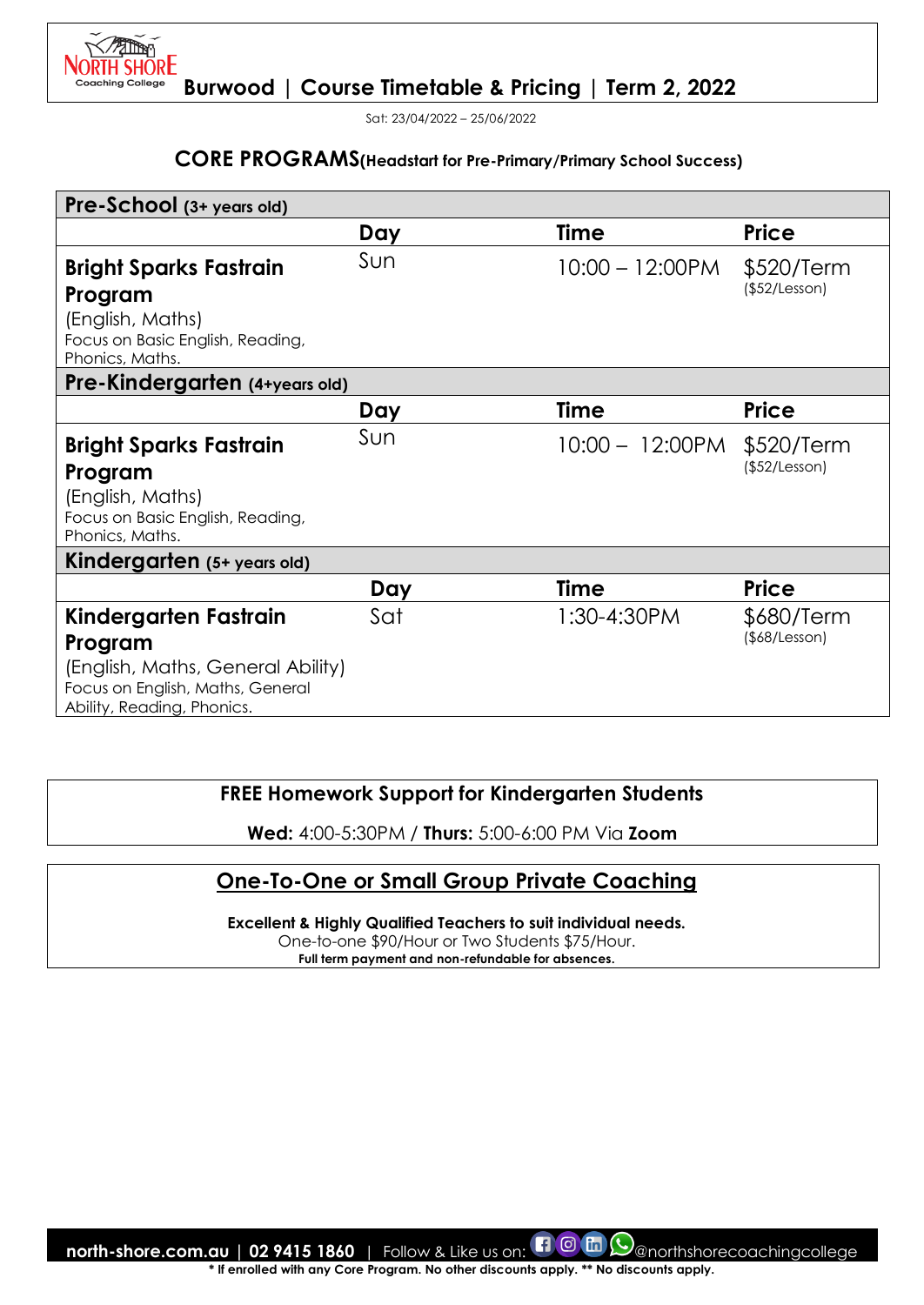

Sat: 23/04/2022 – 25/06/2022

#### **CORE PROGRAM (Headstart for Primary School Success)**

| Year                              |     |                  |                     |
|-----------------------------------|-----|------------------|---------------------|
|                                   | Day | <b>Time</b>      | <b>Price</b>        |
| Year 1 Fastrain Program           | Sat | $1:30 - 4:30 PM$ | \$680/Term          |
| (English, Maths, General Ability) |     |                  | $($ \$68/Lesson $)$ |
| Reading Comprehension, Grammar,   |     |                  |                     |
| Vocabulary including Writing.     |     |                  |                     |

### **CORE PROGRAM (Headstart for NAPLAN Tests &Competition Success)**

| Year <sub>2</sub>                 |     |                |                     |
|-----------------------------------|-----|----------------|---------------------|
|                                   | Dav | <b>Time</b>    | <b>Price</b>        |
| <b>Year 2 Fastrain Program</b>    | Sat | $9:30 - 12:30$ | \$680/Term          |
| (English, Maths, General Ability) |     | $1:30-4:30$ PM | $($ \$68/Lesson $)$ |
| Reading Comprehension, Grammar,   |     |                |                     |
| Vocabulary including Writing.     |     |                |                     |

#### **BOOSTER PROGRAMS (For Skills Extension & Personal Development)**

| <b>Booster Programs</b>                 | Day | Time         | <b>Price</b>  |
|-----------------------------------------|-----|--------------|---------------|
| <b>Year 2 Creative Writers</b>          | Sun | 12:00-1:00PM | $$280/Term**$ |
| Workshop                                |     |              | (\$28/Lesson) |
| Develop & Extend Basic Creative Writing |     |              |               |
| Skills.                                 |     |              |               |

#### **FREE Homework Support for Year 1 & 2 Students**

**Wed:** 4:00-5:30PM / **Thurs:** 5:00-6:00 PM Via **Zoom**

### **One-To-One or Small Group Private Coaching**

**Excellent & Highly Qualified Teachers to suit individual needs.**  One-to-one \$90/Hour or Two Students \$75/Hour.

**Full term payment and non-refundable for absences.**

**north-shore.com.au | 02 9415 1860** | Follow & Like us on:  $\Box$  @northshorecoachingcollege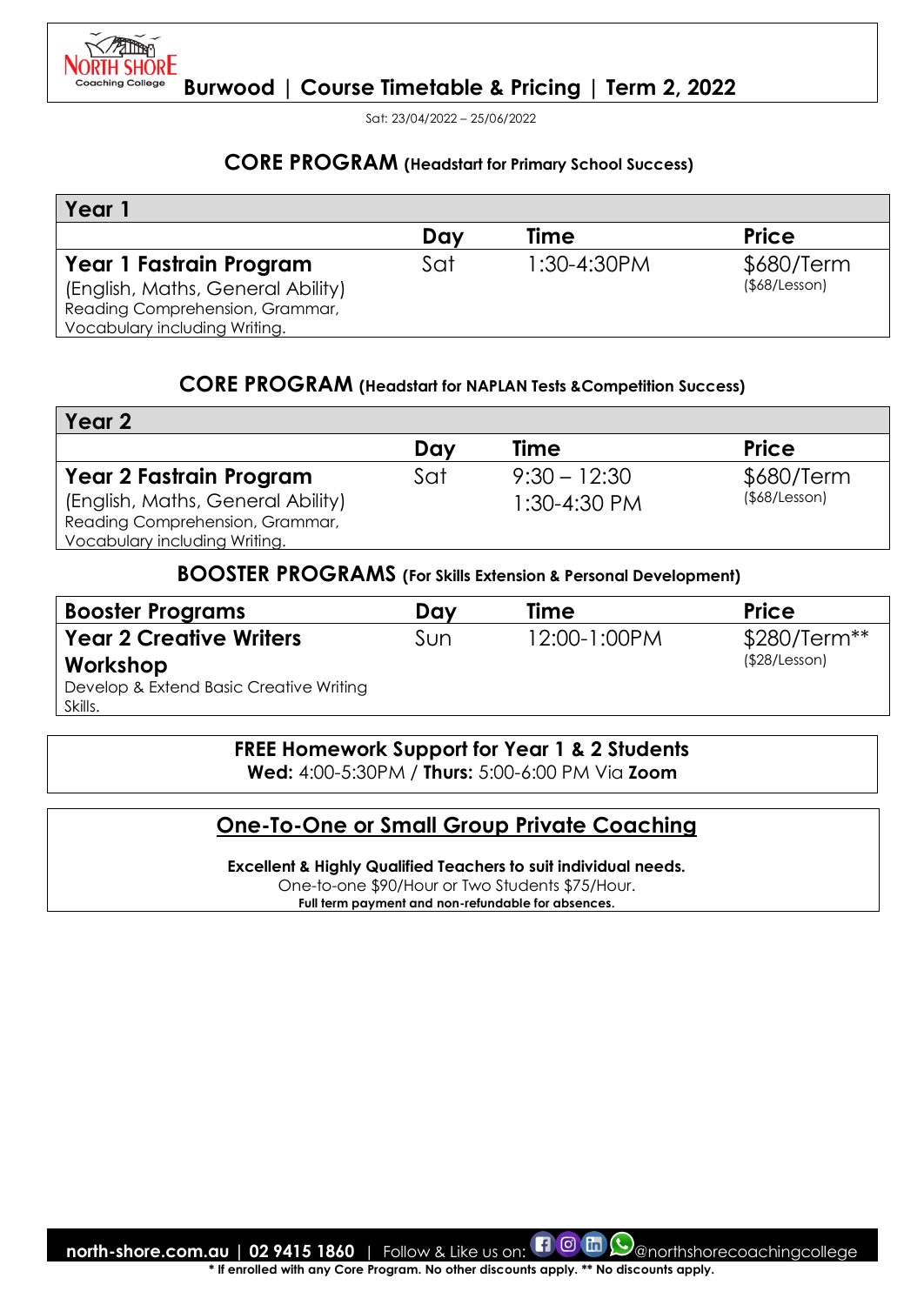

Sat: 23/04/2022 – 25/06/2022

# **CORE PROGRAM (Headstart for OC / NAPLAN Tests & Competition Success)**

| Year 3                                                                                                                                             |            |                                  |                             |
|----------------------------------------------------------------------------------------------------------------------------------------------------|------------|----------------------------------|-----------------------------|
|                                                                                                                                                    | Day        | Time                             | <b>Price</b>                |
| <b>Year 3 Fastrain Extended Program</b><br>Writing Skills, Reading Skills, Mathematical<br>Reasoning Skills, and Thinking Skills (General Ability) | Sat        | $9:00 - 12:30$ PM<br>$1:00-4:30$ | \$780/Term<br>(\$78/Lesson) |
| Comprehension, Grammar, Vocabulary, Exam<br>Techniques & Lateral Thinking.                                                                         |            |                                  |                             |
| <b>Selective Written Assessment Test</b>                                                                                                           |            |                                  |                             |
| $\sqrt{N}$                                                                                                                                         | $c \sim +$ |                                  |                             |

**(SWAT)**  Aimed at helping Primary school students in Year 3 2 July 2022 prepare for the OC Exam. Up to **30 North Shore Scholarships** on offer to study 9:45 - 12:00PM in the prestigious Young Achiever Program. Sat **\$80 Register & Pay Online: [www.swatexam.com.au](about:blank)**

## **BOOSTER PROGRAMS (For Skills Extension & Personal Development)**

| Year <sub>3</sub>                                                                                                             |             |                                                                        |
|-------------------------------------------------------------------------------------------------------------------------------|-------------|------------------------------------------------------------------------|
| <b>Booster Programs</b>                                                                                                       | Time<br>Day | <b>Price</b>                                                           |
| <b>Future Writers - Advanced Writing Skills</b><br>(Middle Primary)                                                           |             | \$430/Term<br>(\$43/Lesson)                                            |
| Under the guidance of teachers who will motivate<br>students and develop their skills to become<br>successful future writers. |             | \$380/Term **<br>1.5 hour session                                      |
| <b>Reading Club - (Middle Primary)</b><br>Improve comprehension and fluency skills.<br>Develop a love of literature.          |             | \$300/Term**<br>$($ \$30/Lesson $)$<br>\$260/Term **<br>1 hour session |

## **FREE Homework Support for Year 3 Students**

**Wed:** 4:00-5:30PM / **Thurs:** 5:00-6:00 PM Via **Zoom**

### **CORE PROGRAMS(For OC, Scholarship & Competition Success)**

| Year 4                                                                                                                                                                                                                    |     |                                       |                             |
|---------------------------------------------------------------------------------------------------------------------------------------------------------------------------------------------------------------------------|-----|---------------------------------------|-----------------------------|
|                                                                                                                                                                                                                           | Day | Time                                  | <b>Price</b>                |
| Year 4 Fastrain Extended Program<br>Writing Skills, Reading Skills, Mathematical<br>Reasoning Skills, and Thinking Skills (General Ability)<br>Comprehension, Grammar, Vocabulary, Exam<br>Techniques & Lateral Thinking. | Sat | $9:30 - 1:00 \text{ PM}$<br>1:00-4:30 | \$780/Term<br>(\$78/Lesson) |
| north-shore.com.au   02 9415 1860   Follow & Like us on: <b>1 0 m Q</b> anorthshorecoachingcollege                                                                                                                        |     |                                       |                             |
| * If enrolled with any Core Program. No other discounts apply. ** No discounts apply.                                                                                                                                     |     |                                       |                             |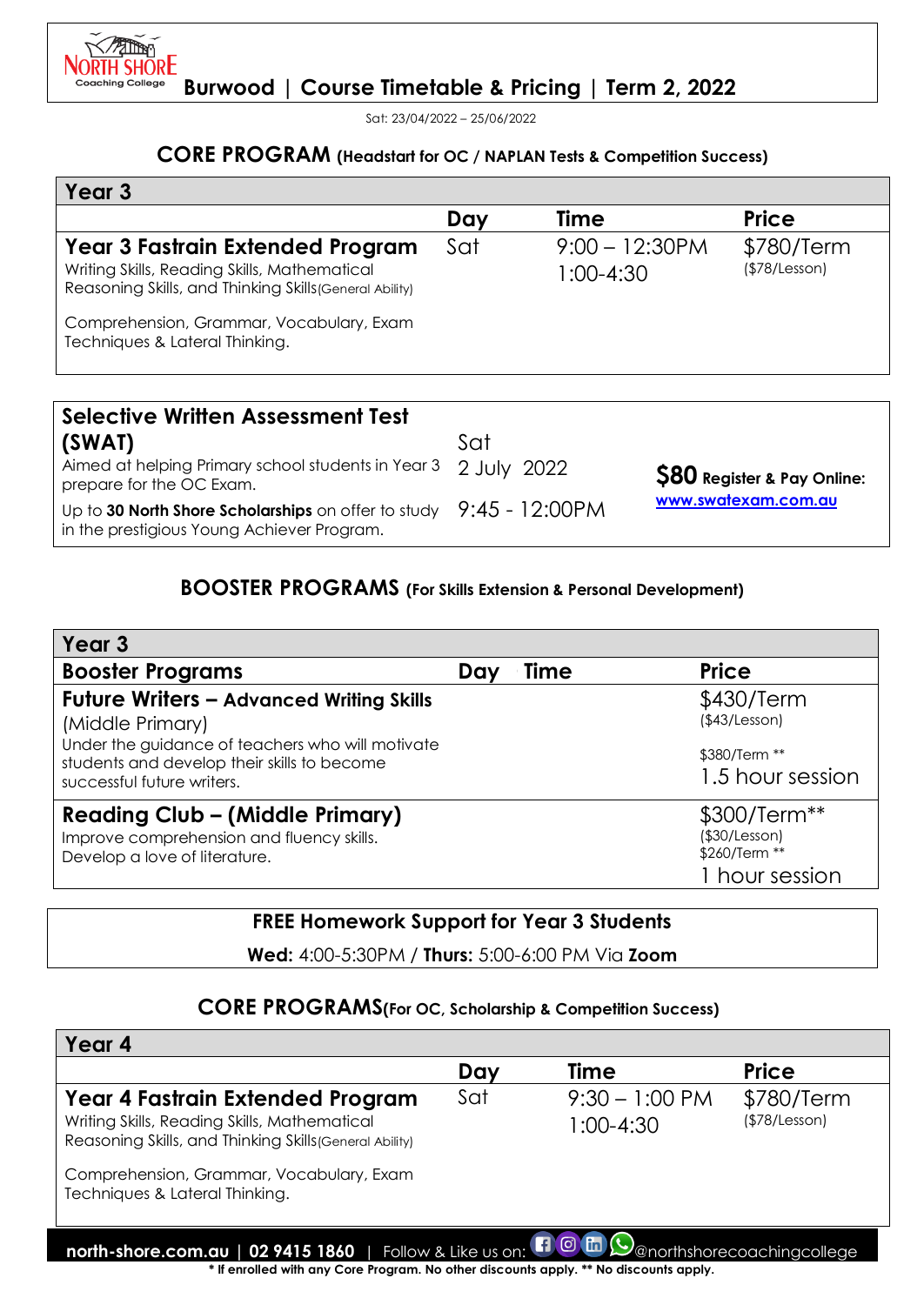

Sat: 23/04/2022 – 25/06/2022

| <b>Selective Written Assessment Test</b>                                                         |                    |                                        |
|--------------------------------------------------------------------------------------------------|--------------------|----------------------------------------|
| (SWAT)<br>Aimed at helping Primary school students in Year 4<br>prepare for the OC Exam.         | Sat<br>2 July 2022 | <b>\$80 Register &amp; Pay Online:</b> |
| Up to 30 North Shore Scholarships on offer to study<br>in the prestigious High Achiever Program. | $9:45 - 12:00PM$   | www.swatexam.com.au                    |

#### **BOOSTER PROGRAMS (For Skills Extension & Personal Development)**

| Year 4                                                                                                                        |     |                   |                                                               |
|-------------------------------------------------------------------------------------------------------------------------------|-----|-------------------|---------------------------------------------------------------|
| <b>BOOSTER PROGRAMS</b>                                                                                                       | Day | <b>Time</b>       | <b>Price</b>                                                  |
| Year 4 Extra OC Trial Test (3 Hours)<br>(Must bring your own device)                                                          | Sat | $9:30 - 12:30$    | \$800/Term<br>(80/Lesson)<br>\$700/Term*<br>(\$70/Lesson)     |
| <b>Future Writers – Advanced Writing Skills</b><br>(Middle Primary)                                                           |     |                   | \$430/Term<br>(\$43/Lesson)                                   |
| Under the guidance of teachers who will<br>motivate students and develop their skills to<br>become successful future writers. |     |                   | \$380/Term*<br>$($ \$38/Lesson $)$                            |
| Year 4                                                                                                                        |     |                   |                                                               |
| <b>BOOSTER PROGRAMS</b>                                                                                                       | Day | <b>Time</b>       | <b>Price</b>                                                  |
| <b>Reading Club - (Middle Primary)</b><br>Improve comprehension and fluency skills.<br>Develop a love of literature.          | Sat | $12:45 - 1:45$ PM | \$300/Term**<br>(\$30/Lesson)<br>\$260/Term*<br>(\$26/Lesson) |

**FREE Homework Support for Year 4 Students** 

**Wed:** 4:00-5:30PM / **Thurs:** 5:00-6:00 PM Via **Zoom**

# **One-To-One or Small Group Private Coaching**

**Excellent & Highly Qualified Teachers to suit individual needs.** 

One-to-one \$90/Hour or Two Students \$75/Hour.

**Full term payment and non-refundable for absences.**

**north-shore.com.au | 02 9415 1860** | Follow & Like us on:  $\Box$  @  $\Box$  @northshorecoachingcollege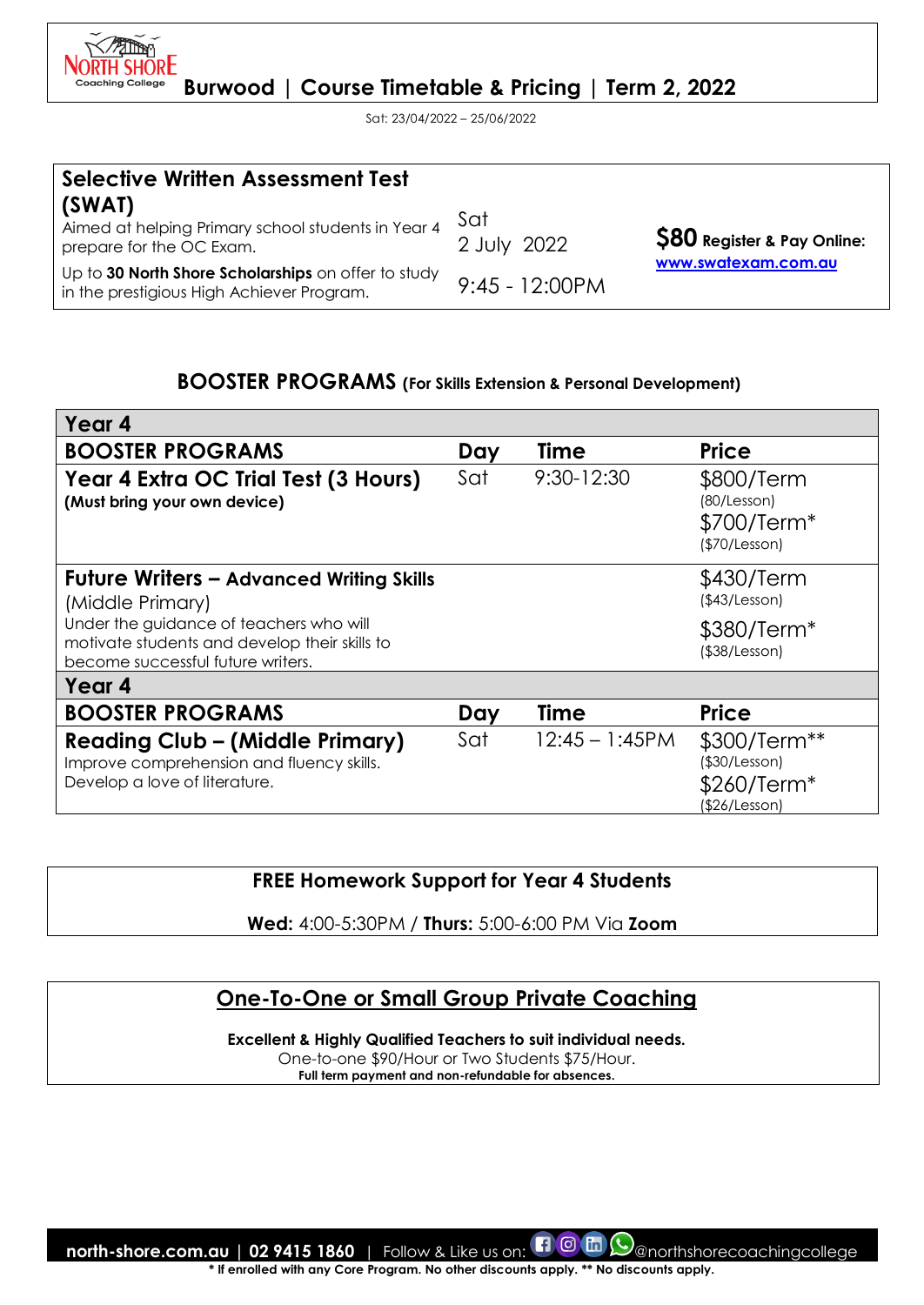

Sat: 23/04/2022 – 25/06/2022

## **CORE PROGRAMS**

#### **(Headstart for Selective Schools, Scholarship Exams/ NAPLAN Tests & Competition Success)**

| Year 5                                                                                                                                      |     |                                    |                             |
|---------------------------------------------------------------------------------------------------------------------------------------------|-----|------------------------------------|-----------------------------|
|                                                                                                                                             | Day | <b>Time</b>                        | <b>Price</b>                |
| Year 5 Fastrain Extended Program<br>Writing Skills, Reading Skills, Mathematical<br>Reasoning Skills, and Thinking Skills (General Ability) | Sat | $9:00 - 12:30$ PM<br>$1:00 - 4:30$ | \$780/Term<br>(\$78/Lesson) |
| Comprehension, Grammar, Vocabulary, Exam<br>Techniques & Lateral Thinking.                                                                  |     |                                    |                             |

| <b>Selective Written Assessment Test</b><br>(SWAT)<br>Aimed at helping Primary school students in Year 5<br>prepare for the Selective High School and<br>Scholarship Exams.<br>Up to 20 North Shore Scholarships on offer to study<br>in our exclusive Exam Preparation Program. | Sat<br>2 July 2022<br>$1:00 - 4:30$ PM | <b>S80</b> Register & Pay Online:<br>www.swatexam.com.au |
|----------------------------------------------------------------------------------------------------------------------------------------------------------------------------------------------------------------------------------------------------------------------------------|----------------------------------------|----------------------------------------------------------|
|----------------------------------------------------------------------------------------------------------------------------------------------------------------------------------------------------------------------------------------------------------------------------------|----------------------------------------|----------------------------------------------------------|

#### **BOOSTER PROGRAMS (For Skills Extension & Personal Development)**

| Year 5                                                                                                      |     |               |                         |
|-------------------------------------------------------------------------------------------------------------|-----|---------------|-------------------------|
| <b>BOOSTER PROGRAMS</b>                                                                                     | Dav | Time          | <b>Price</b> (inc. GST) |
| <b>Year 5 Exam Preparation Program</b>                                                                      | Sun | 9:30-12:30 PM | \$800/Term              |
| 2 full length test papers (either Mathematical                                                              |     |               | (\$80/Lesson)           |
| Reasoning Skills or Thinking Skills(GA) or (Reading<br>Skills or Writing Skills Test), followed by thorough |     |               | $$700/Term*$            |
| explanation of most difficult questions.                                                                    |     |               | (\$70/Lesson)           |
| (Must bring your own device)                                                                                |     |               |                         |

| Year 5                                                                                                                        |     |      |                                                                    |
|-------------------------------------------------------------------------------------------------------------------------------|-----|------|--------------------------------------------------------------------|
| <b>BOOSTER PROGRAMS</b>                                                                                                       | Dav | Time | <b>Price</b>                                                       |
| <b>Future Writers - Advanced Writing</b><br><b>Skills</b><br>(Senior Primary)                                                 |     |      | \$430/Term<br>(\$43/Lesson)<br>$$380/Term*$<br>$($ \$38/Lesson $)$ |
| Under the guidance of teachers who will<br>motivate students and develop their skills to<br>become successful future writers. |     |      |                                                                    |

## **FREE Homework Support for Year 5 Students**

**Wed:** 4:00-5:30PM / **Thurs:** 5:00-6:00 PM Via **Zoom**

**north-shore.com.au | 02 9415 1860** | Follow & Like us on: **1 © m**  $\odot$  anorthshorecoachingcollege **\* If enrolled with any Core Program. No other discounts apply. \*\* No discounts apply.**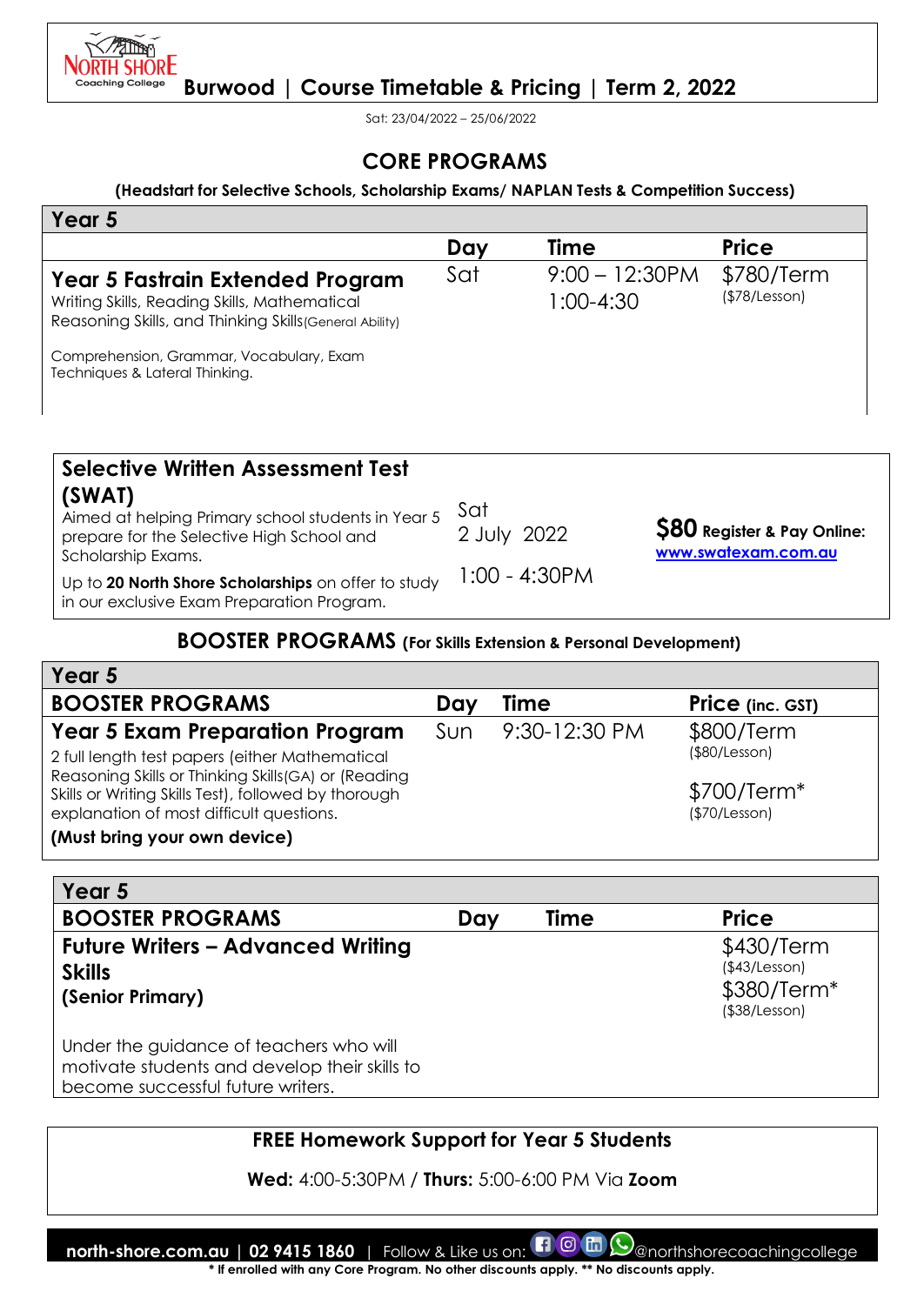

Sat: 23/04/2022 – 25/06/2022

## **CORE PROGRAMS (Headstart for High School & Competition Success)**

| Year 6                                                                                                |     |             |                             |
|-------------------------------------------------------------------------------------------------------|-----|-------------|-----------------------------|
|                                                                                                       | Day | Time        | <b>Price</b>                |
| Year 6 Headstart High School<br>Program<br>(Writing Skills, English, Maths, Science)                  | Sat | 1:00-4:30PM | \$780/Term<br>(\$78/Lesson) |
| Comprehension, Grammar, Vocabulary, Maths &<br>Lateral Thinking with stimulating Science experiments. |     |             |                             |

### **CORE PROGRAMS (For High School Success)**

| Year <sub>7</sub>                                               |     |              |                             |
|-----------------------------------------------------------------|-----|--------------|-----------------------------|
|                                                                 | Day | Time         | <b>Price</b>                |
| <b>Year 7 Fastcoach</b>                                         | Sat | 1:00-4:30 PM | \$780/Term                  |
| Program                                                         |     |              | (\$78/Lesson)               |
| (English, Maths, Science)<br>Including Essay and Genre Writing. |     |              |                             |
| <b>Year 7 English &amp; Maths</b>                               | Sat | 1:30-4:30PM  | \$730/Term                  |
| Including Essay and Genre Writing.                              |     |              | (\$73/Lesson)               |
| <b>Year 7 Maths &amp; Science</b>                               | Sat | 9:00-3:00 PM | \$550/Term                  |
|                                                                 |     |              | (\$55/Lesson)               |
|                                                                 |     |              |                             |
| Year 7 English                                                  | Sat | 3:00-4:30PM  | \$430/Term                  |
| Including Essay and Genre Writing.                              |     |              | (\$43/Lesson)               |
|                                                                 |     |              |                             |
| <b>Year 7 Maths</b>                                             | Sat | 1:30-3:00PM  | \$430/Term<br>(\$43/Lesson) |
|                                                                 |     |              |                             |

# **BOOSTER PROGRAMS (For Skills Extension & Personal Development)**

| <b>Booster Programs</b>                                                                                                       | Dav | <b>Time</b> | <b>Price</b>                                |
|-------------------------------------------------------------------------------------------------------------------------------|-----|-------------|---------------------------------------------|
| <b>Future Writers - Advanced Writing</b><br><b>Skills</b> (Junior High)                                                       |     |             | \$450/Term<br>(\$45/Lesson)<br>$$400/Term*$ |
| Under the guidance of teachers who will motivate<br>students and develop their skills to become successful<br>future writers. |     |             | (\$40/Lesson)                               |

### **FREE Homework Support for Year 7 Students (English/Maths/Science)**

**Wed:** 4:00-5:30PM / **Thurs:** 5:00-6:00 PM Via **Zoom**

**north-shore.com.au | 02 9415 1860** | Follow & Like us on: **[1 0 m**  $\odot$  anorthshorecoachingcollege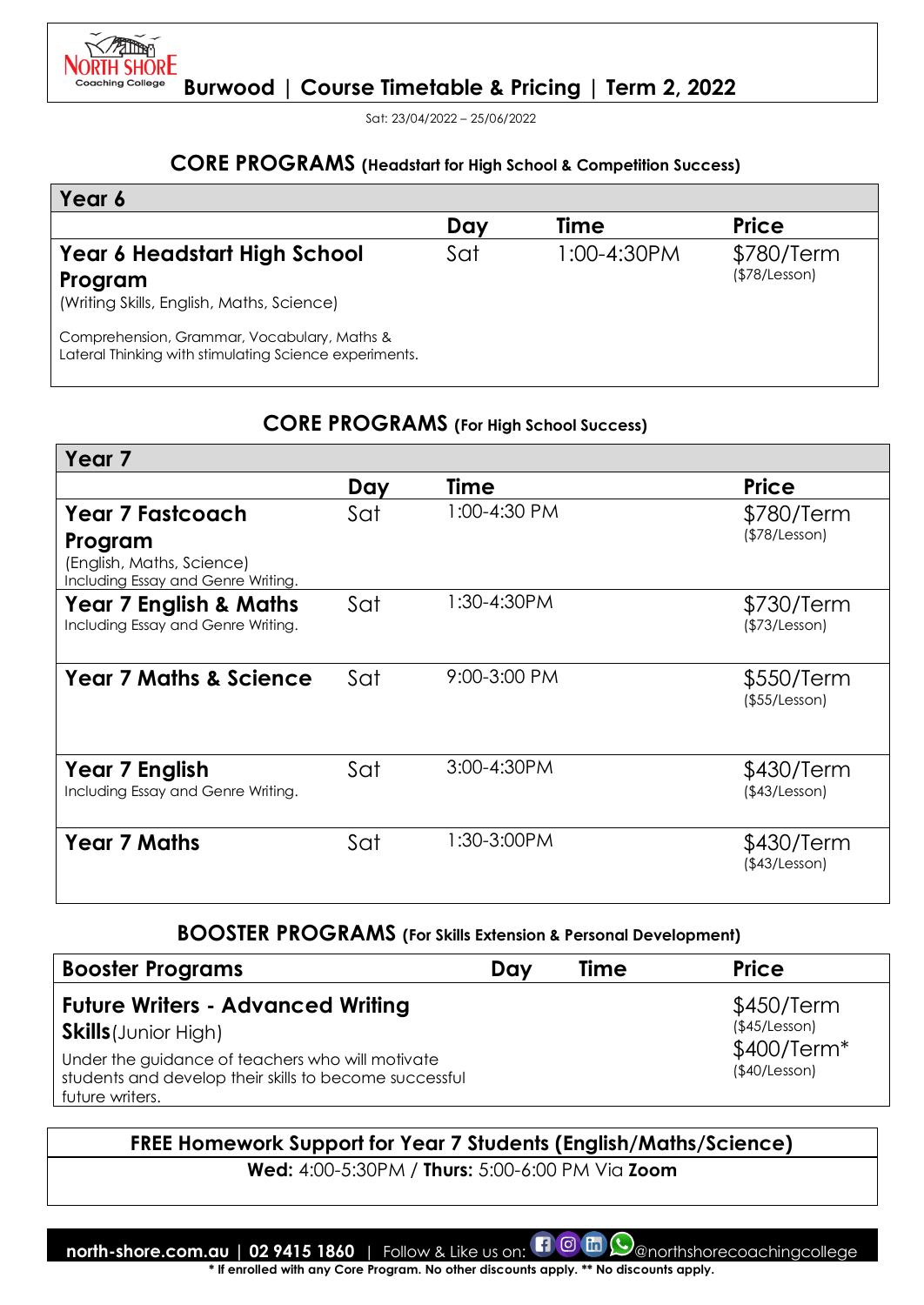

Sat: 23/04/2022 – 25/06/2022

## **CORE PROGRAMS (For High School Success)**

| Year 8                                                          |     |                             |                             |
|-----------------------------------------------------------------|-----|-----------------------------|-----------------------------|
|                                                                 | Day | Time                        | <b>Price</b>                |
| <b>Year 8 Fastcoach</b>                                         | Sat | $9:00 - 12:30PM$            | \$780/Term                  |
| Program                                                         |     |                             | (\$78/Lesson)               |
| (English, Maths, Science)<br>Including Essay and Genre Writing. |     |                             |                             |
| <b>Year 8 English &amp; Maths</b>                               | Sat | $9:30 - 12:30$ PM           | \$730/Term                  |
| Including Essay and Genre Writing.                              |     |                             | (\$73/Lesson)               |
| <b>Year 8 Maths&amp; Science</b>                                | Sat | $9:00 - 9:30/11:00 - 12:30$ | \$550/Term<br>(\$55/Lesson) |
| Year 8 English<br>Including Essay and Genre Writing.            | Sat | $9:30 - 11:00$              | \$430/Term<br>(\$43/Lesson) |
| <b>Year 8 Maths</b>                                             | Sat | 11:00-12:30                 | \$430/Term<br>(\$43/Lesson) |

#### **BOOSTER PROGRAMS (For Skills Extension & Personal Development)**

| <b>Booster Programs</b>                                                                                                                                                                           | Dav | <b>Time</b> | <b>Price</b>                                                |
|---------------------------------------------------------------------------------------------------------------------------------------------------------------------------------------------------|-----|-------------|-------------------------------------------------------------|
| <b>Future Writers - Advanced Writing Skills</b><br>(Junior High)<br>Under the guidance of teachers who will motivate<br>students and develop their skills to become successful<br>future writers. |     |             | \$450/Term<br>(\$45/Lesson)<br>\$400/Term*<br>(\$40/Lesson) |

### **FREE Homework Support for Year 8 Students (English/Maths/Science)**

**Wed:** 4:00-5:30PM / **Thurs:** 5:00-6:00 PM Via **Zoom**

# **One-To-One or Small Group Private Coaching (Year 7 – 10)**

**Excellent & Highly Qualified Teachers to suit individual needs.** 

One-to-one \$95/Hour or Two Students \$80/Hour.

**Full term payment and non-refundable for absences.**

**north-shore.com.au | 02 9415 1860** | Follow & Like us on: **[1] @ mothshorecoachingcollege**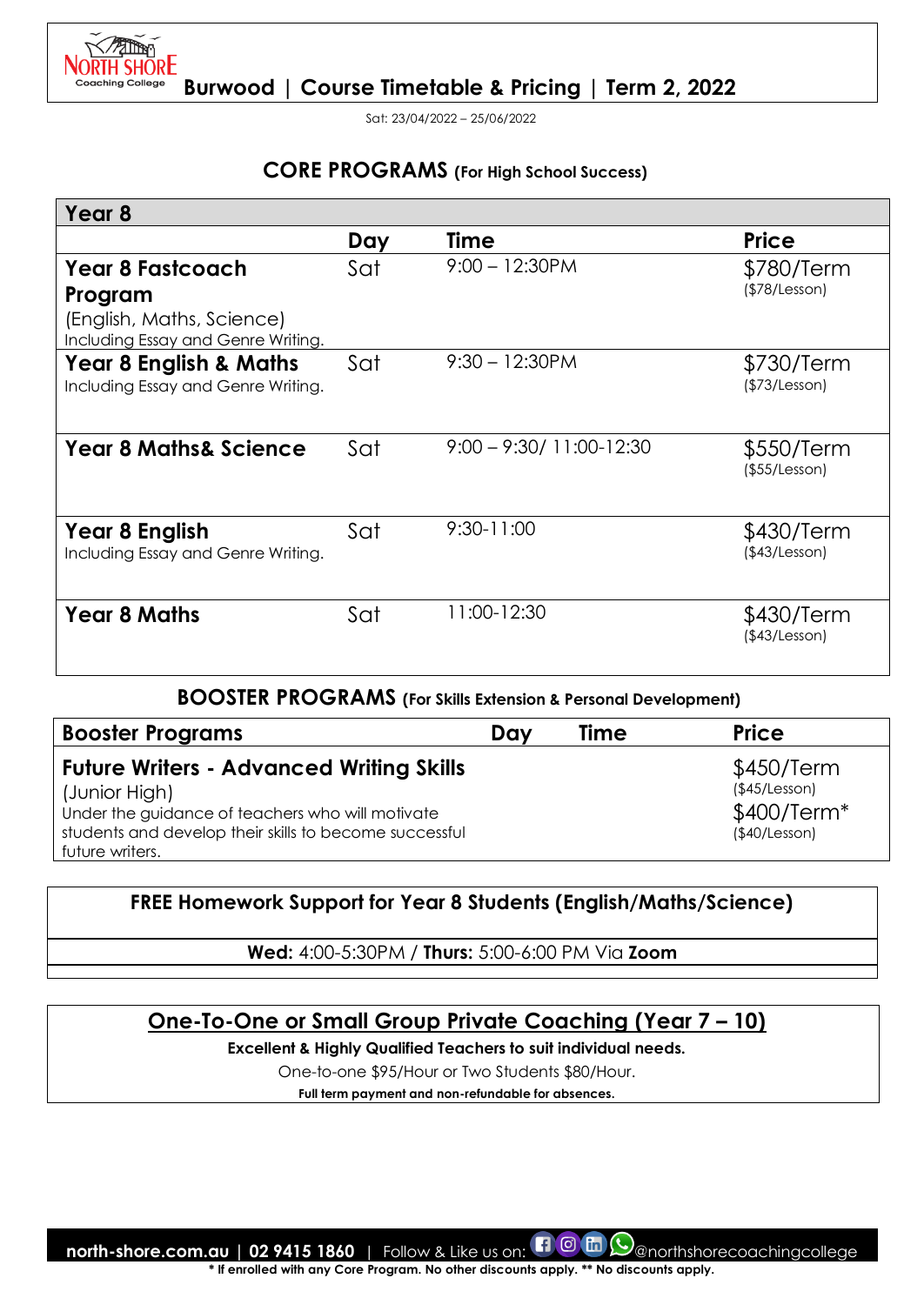

Sat: 23/04/2022 – 25/06/2022

#### **CORE PROGRAMS (For High School Success)**

| Year 9                                                                     |     |                      |                                   |
|----------------------------------------------------------------------------|-----|----------------------|-----------------------------------|
|                                                                            | Day | <b>Time</b>          | <b>Price</b>                      |
| Year 9 Fastcoach                                                           | Sat | 1:00-4:30 PM         | \$830/Term                        |
| Program                                                                    |     |                      | $($ \$83/Lesson $)$               |
| (English, Maths, Science)<br>Including Essay and Genre<br>Writing.         |     |                      |                                   |
| <b>Year 9 English &amp; Maths</b><br>Including Essay and Genre<br>Writing. | Sat | 1:00-2:30/ 3:00-4:30 | \$760/Term<br>(\$76/Lesson)       |
| <b>Year 9 Maths &amp; Science</b>                                          | Sat | 2:30-4:30PM          | \$650/Term<br>$($ \$65/Lesson $)$ |
| Year 9 English<br>Including Essay and Genre<br>Writing.                    | Sat | 1:00-2:30            | \$450/Term<br>(\$45/Lesson)       |
| <b>Year 9 Maths</b>                                                        | Sat | $3:00 - 4:30$        | \$450/Term<br>(\$45/Lesson)       |
| <b>Year 9 Science</b>                                                      | Sat | $2:30 - 3:00$ PM     | \$320/Term<br>(\$32/Lesson)       |

## **BOOSTER PROGRAMS (For Skills Extension & Personal Development)**

| <b>Booster Programs</b>                                       | Dav | <b>Time</b> | <b>Price</b>  |
|---------------------------------------------------------------|-----|-------------|---------------|
| <b>Future Writers - Advanced Writing Skills</b>               |     |             | \$500/Term    |
| (Senior High)                                                 |     |             | (\$50/Lesson) |
| Under the guidance of teachers who will motivate students     |     |             |               |
| and develop their skills to become successful future writers. |     |             |               |

# **FREE Homework Support for Year 9 Students (English/Maths/Science)**

**Wed:** 4:00-5:30PM / **Thurs:** 5:00-6:00 PM Via **Zoom**

# **One-To-One or Small Group Private Coaching (Year 7 – 10)**

**Excellent & Highly Qualified Teachers to suit individual needs.** 

One-to-one \$95/Hour or Two Students \$80/Hour.

**Full term payment and non-refundable for absences.**

**north-shore.com.au | 02 9415 1860** | Follow & Like us on:  $\Box$  @ morthshorecoachingcollege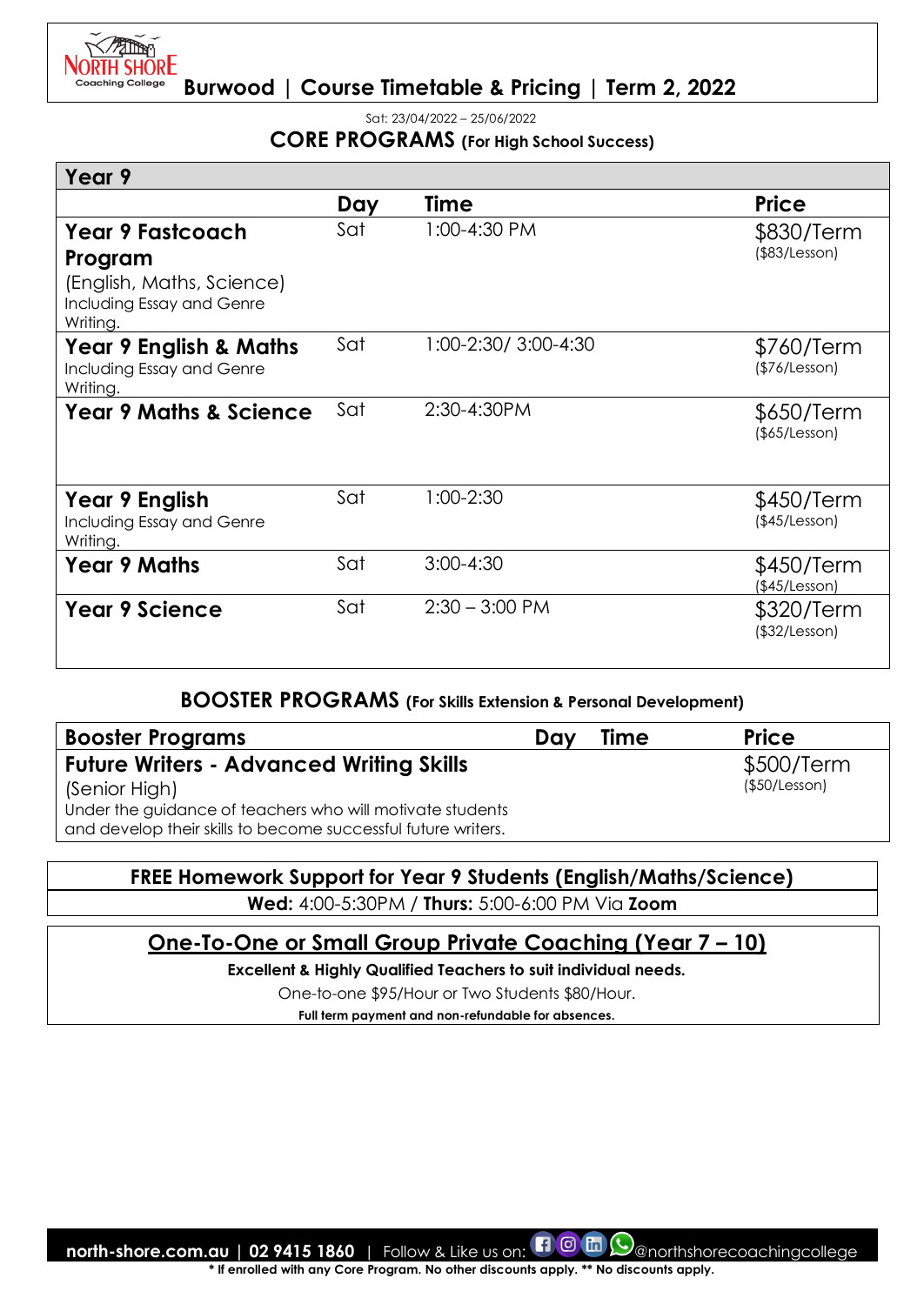

Sat: 23/04/2022 – 25/06/2022

#### **CORE PROGRAMS (For High School Success)**

| Year 10                                                                 |     |                |                                   |
|-------------------------------------------------------------------------|-----|----------------|-----------------------------------|
|                                                                         | Day | Time           | <b>Price</b>                      |
| Year 10 Fastcoach                                                       | Sat | $9:00 - 12:30$ | \$830/Term                        |
| Program                                                                 |     |                | $($ \$83/Lesson $)$               |
| (English, Maths, Science)<br>Including Essay and Genre Writing          |     |                |                                   |
| <b>Year 10 English &amp; Maths</b><br>Including Essay and Genre Writing | Sat | 9:30-12:30     | \$760/Term<br>(\$76/Lesson)       |
| <b>Year 10 Maths&amp; Science</b>                                       | Sat | 9:00-11:00     | \$650/Term<br>$($ \$65/Lesson $)$ |
| Year 10 English<br>Including Essay and Genre Writing                    | Sat | 11:00-12:30    | \$450/Term<br>(\$45/Lesson)       |
| <b>Year 10 Maths</b>                                                    | Sat | $9:30 - 11:00$ | \$450/Term<br>(\$45/Lesson)       |
| <b>Year 10 Science</b>                                                  | Sat | 9:00-9:30      | \$320/Term<br>(\$32/Lesson)       |

## **BOOSTER PROGRAMS (For Skills Extension & Personal Development)**

| <b>Booster Programs</b>                                                                                                    | Dav | <b>Time</b> | <b>Price</b>  |
|----------------------------------------------------------------------------------------------------------------------------|-----|-------------|---------------|
| <b>Future Writers - Advanced Writing Skills</b>                                                                            |     |             | \$500/Term    |
| (Senior High)                                                                                                              |     |             | (\$50/Lesson) |
| Under the guidance of teachers who will motivate students<br>and develop their skills to become successful future writers. |     |             |               |

### **FREE Homework Support for Year 10 Students (English/Maths/Science)**

**Wed:** 4:00-5:30PM / **Thurs:** 5:00-6:00 PM Via **Zoom**

# **One-To-One or Small Group Private Coaching (Year 7 – 10)**

**Excellent & Highly Qualified Teachers to suit individual needs.** 

One-to-one \$95/Hour or Two Students \$80/Hour.

**Full term payment and non-refundable for absences.**

**north-shore.com.au | 02 9415 1860** | Follow & Like us on: **[1] @ mothshorecoachingcollege**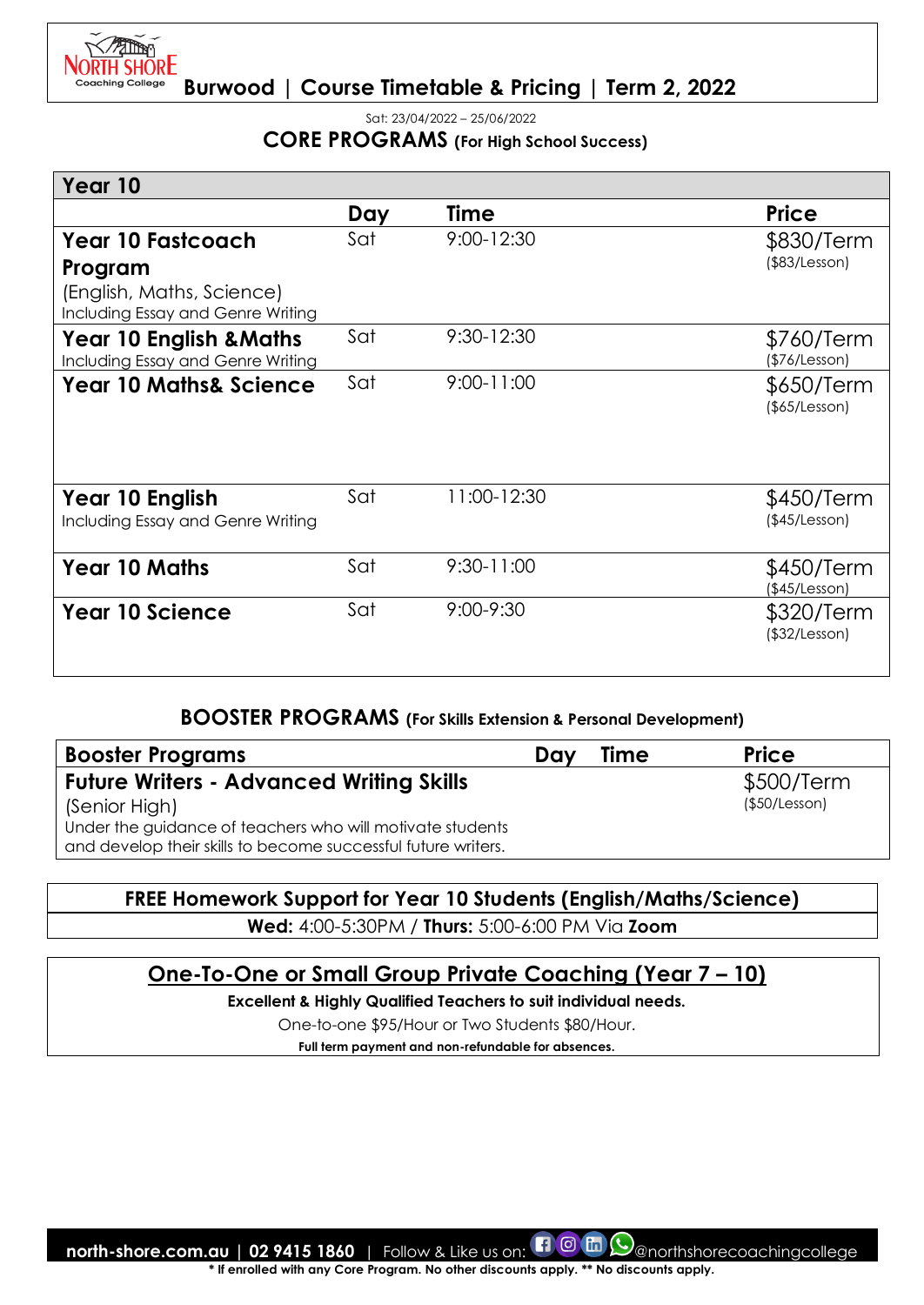

Sat: 23/04/2022 – 25/06/2022

#### **SUBJECTS (For Year 11 HSC Success – Preparation for HSC Success)**

| Year 11                                        |     |               |                                   |
|------------------------------------------------|-----|---------------|-----------------------------------|
|                                                | Day | <b>Time</b>   | <b>Price</b>                      |
| <b>MATHS</b>                                   |     |               |                                   |
| <b>Year 11 Maths</b><br>(Standard - 2U)        |     |               | \$590/Term<br>$($ \$59/Lesson $)$ |
| <b>Year 11 Maths</b><br>(Advanced - 2U)        | Sat | 9:00-11:00PM  | \$590/Term<br>$($ \$59/Lesson $)$ |
| <b>Year 11 Maths</b><br>(Ext 1 - 3U)           |     |               | \$590/Term<br>$($ \$59/Lesson $)$ |
| <b>ENGLISH - Includes Essay Writing Skills</b> |     |               |                                   |
| Year 11 English<br>(EAL/D)                     |     |               | \$510/Term<br>(\$51/Lesson)       |
| Year 11 English<br>(Standard)                  | Sat | 12:30-1:30PM  | \$510/Term<br>(\$51/Lesson)       |
| Year 11 English<br>(Advanced)                  | Sat | 11:00-12:30AM | \$510/Term<br>$($ \$51/Lesson $)$ |
| Year 11 English<br>(Extension)                 |     |               | \$510/Term<br>$($ \$51/Lesson $)$ |
| <b>OTHER SUBJECTS</b>                          |     |               |                                   |
| <b>Year 11 Physics</b>                         | Sat | 3:00-4:30PM   | \$510/Term<br>$($ \$51/Lesson $)$ |
| <b>Year 11 Chemistry</b>                       | Sat | 1:30-3:00PM   | \$510/Term<br>$($ \$51/Lesson $)$ |

# **One-To-One or Small Group Private Coaching (Year 11 & 12)**

**Excellent & Highly Qualified Teachers to suit individual needs.**  One-to-one \$115/Hour or Two Students \$100/Hour.

**Full term payment and non-refundable for absences.**

**north-shore.com.au | 02 9415 1860** | Follow & Like us on:  $\Box$  @ morthshorecoachingcollege